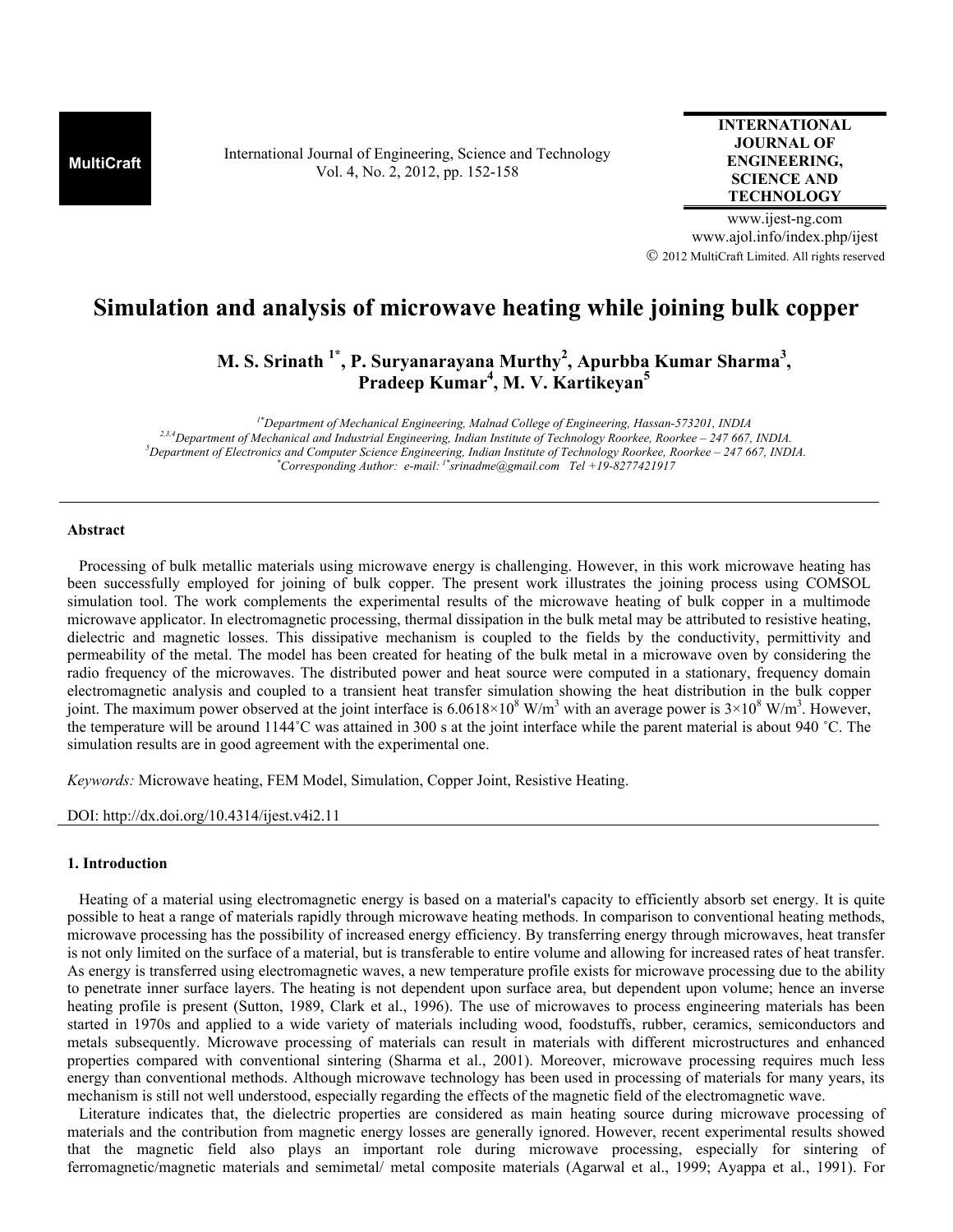sintering these materials, by separating the electric field (**E**) and magnetic field (**H**), the experiments revealed that the magnetic field **H** can also play an important role in the heating process (Chatterjee et al., 1998). Unfortunately, there are no theoretical studies or simulations that consider both contributions from **E** and **H** fields in microwave heating. Instead, most of the previous theoretical work just treated sintering by considering only the dielectric contributions and assumed that the contributions from magnetic energy losses are very small and consequently can be ignored (Olevsky, 1998; Yuhua et al., 2006; Ma et al., 2006). Available literature shows that considerable work has been carried out in the area of simulation of sintering of metallic materials. However, no reports are available on theoretical studies on brazing/joining of metallic materials. Further, selective heating is of significance in microwave processing of materials. During experimentation the selective heating characteristics of microwave processing cannot be visualized, thus, theoretical studies or simulation of the process is required. The present article illustrates a model for the joining of bulk copper using interface powder layer through microwave energy and a finite element simulation with the COMSOL Multiphysics. The distributed heat source is computed in a stationary, frequency domain electromagnetic analysis followed by a transient heat transfer simulation showing the temperature redistribution in the joint interface.

## **2. Modeling and formulation**

 In the present work three dimensional (3D) microwave heating geometries were created in the similar manner which has been used during experimentation. The microwave chamber is a metallic box with a 1 kW, 2.45 GHz microwave source via a rectangular waveguide operating in the  $TE_{10}$  mode, which is ideal in the present work. Cylindrical glass plate is placed at the bottom of the oven, on top of it copper plates along with interface material is placed, which is similar to experimental process. The symmetry cut is applied vertically through oven, waveguide, copper plates and the cylindrical plate for simulating only half of the problem. Front view of the model and their dimensions are shown in Fig 1.



Fig 1. Typical Front view of the simulated model

 Figure 2(a) illustrates simulation model, showing a simplified version of the experimental setup used during experiments. The copper specimens to be joined are 25 mm x 10 mm x 10 mm and the interface layer have the thickness of 1 mm .The reduced geometry along with fine and coarse meshing is shown in Fig. 2(b). It is observed from Fig. 2(b) that fine meshing has been created in the area where electromagnetic interaction is required and remaining areas are meshed with coarser one.



Fig. 2 (a) FEM Model of the bulk Copper joint; (b) Meshing of the copper joint for microwave heating.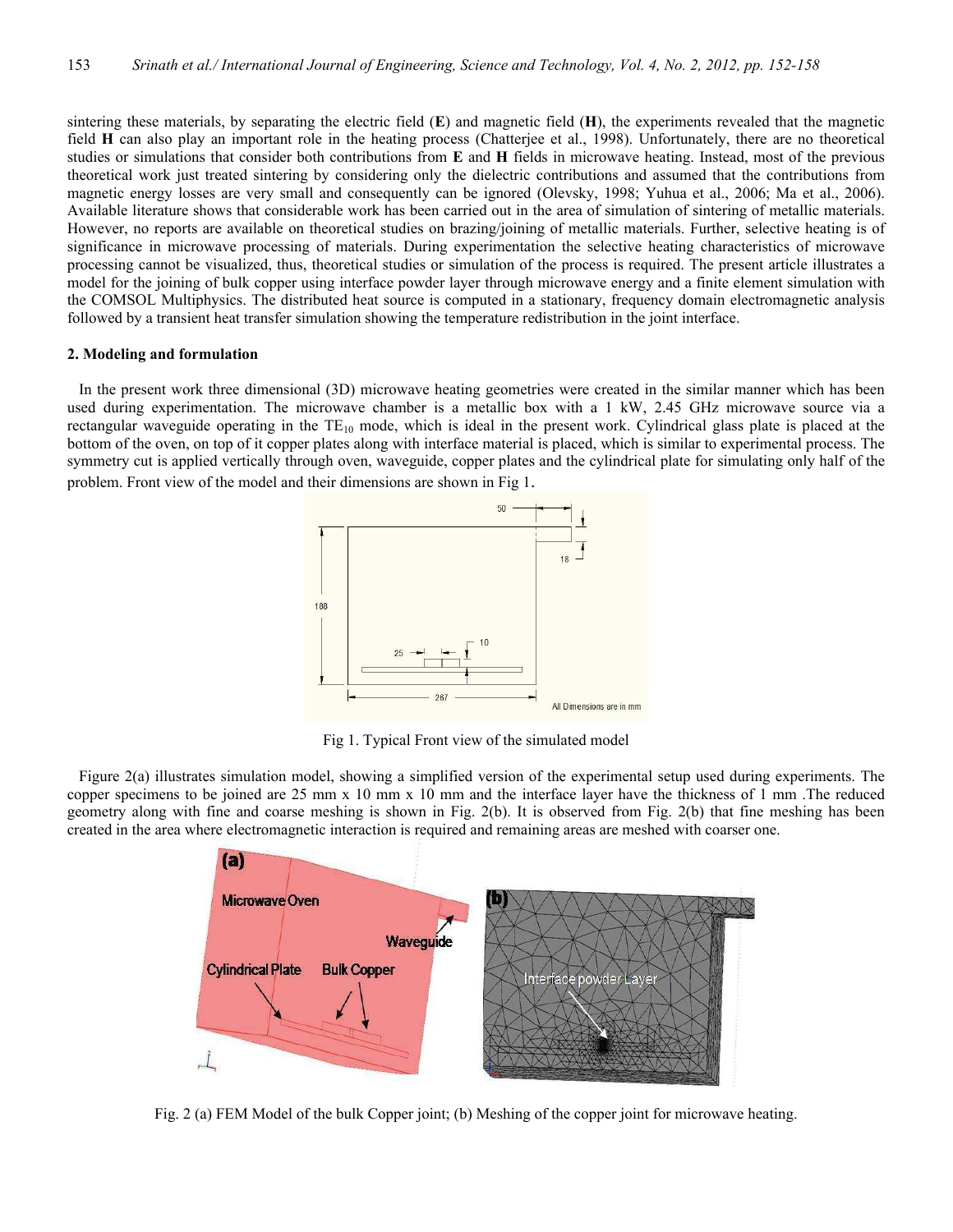The walls of the oven and the waveguide are treated as good conductors. The model approximates these walls as perfect conductors, represented by the boundary condition  $n \times E = 0$ . The symmetry cut has mirror symmetry for the electric field and is represented by the boundary condition  $n \times H = 0$ . For the electromagnetic propagation and heat transfer modules, the boundary conditions are different. In the heat transfer module, the heat is transferred from the interface layer to the bulk interfaces, and then to the air; therefore, the boundary condition between the interface layer and air was taken to be the heat flux. In the electromagnetic module the electromagnetic wave from waveguide in a 3D model while the boundary conditions were set to port options. The boundary between the bulk copper, interface layer and the air is taken as a perfect conductor as shown in Fig. 1. Since the enclosure atmosphere can influence the thermal and electrical properties of the interface layer, for simplicity, air atmosphere is considered in all simulations. Combination of the propagation equation of the electromagnetic waves ( $TM<sub>01</sub>$  or  $TE<sub>10</sub>$  mode) with the heat transfer equation is used in order to get the temperature distributions and other system properties. The rectangular port is excited by a transverse electric (TE) wave, which has no electric field component in the direction of propagation. At an excitation frequency of 2.45 GHz, the  $TE_{10}$  mode is the only propagating mode through the rectangular waveguide. The cutoff frequencies for the different modes are given analytically by the relation (1),

$$
(v_c)_{mn} = \frac{c}{2} \sqrt{((\frac{m}{a})^2 - (\frac{n}{b})^2)}
$$
 (1)

where m and n are the mode numbers and c denotes the speed of light. For the  $TE_{10}$  mode,  $m = 1$  and  $n = 0$ . With the dimensions of the rectangular cross section ( $a = 7.8$  cm and  $b = 1.8$  cm), the TE<sub>10</sub> mode is used as propagating mode for frequencies between 1.92 GHz and 3.84 GHz. With the stipulated excitation at the rectangular port, the following equation (2) is solved for the electric field vector E inside the waveguide and oven,

$$
\nabla \times \{\mu_r^{-1}.\nabla \times \mathbf{E}\} - \omega^2 \left(\varepsilon_r - j \left(\frac{\sigma}{\omega \varepsilon_0}\right)\right) \mathbf{E} = 0 \tag{2}
$$

where  $\mu_r$  denotes the relative permeability, j the imaginary unit,  $\sigma$  the conductivity,  $\omega$  the angular frequency,  $\varepsilon_r$  the relative permittivity, and  $\varepsilon_0$  the permittivity of free space. The permittivity  $(\varepsilon_r)$  and permeability  $(\mu_r)$  are complex parameters and are temperature and frequency dependent. By applying standard boundary conditions and using finite element methods, one can solve equation (2) to obtain the distribution of the **E** and **H** fields. The power flux associated with propagating electromagnetic waves is represented by the Poynting vector **S** which is defined as (3),

$$
S = \frac{E \times H}{2} \tag{3}
$$

 The Poynting theorem allows the evaluation of the electromagnetic power dissipated in the medium. This dissipated power is the total heating source in the heating process. The total heating source  $(q)$  includes the joule resistive loss and the electromagnetic power dissipated per unit volume, as given by the following relation (4),

$$
q = \sigma E.E^* - Re (\nabla . S) = \sigma E.E^* + \frac{1}{2} \omega (\varepsilon_r E.E^* + \mu_r H.H^*)
$$
\n(4)

 The port is a passage to allow the microwaves to pass through and enter into the applicator. In the present simulation, the port is assumed to be operating in transverse electric (TE10) mode only. In order to validate the simulation results, the input power used in the present study was maintained the same throughout as that of the power used during experimentation. The boundary conditions used for the present analyses are as shown in Table 1.

| Port number |                                      |  |
|-------------|--------------------------------------|--|
| $P_{in}$    | 900 W                                |  |
| Mode type   | Transverse electric $(TE_{10})$      |  |
|             | $0, 0, \cos(\pi*(y)/7.8[\text{cm}])$ |  |

Table 1 Port boundary conditions used at the wave guides during microwave heating

The various material parameters used in the present model for transverse electric mode are as shown in Table 2. The interface powders has a mixture of both copper (core) and copper oxide (shell) and its relative permittivity is measured to be 10.2 [Chaterjee et al, 2005]. It was observed during experimental results that the joint will have mixture of both copper and copper oxide and one of the study confirmed that nearly 26% of copper oxide is present in the joint area [Srinath et al, 2011]. Accordingly, the value of permittivity has been considered in the present study. The permittivity of mixture is given by the relation (5),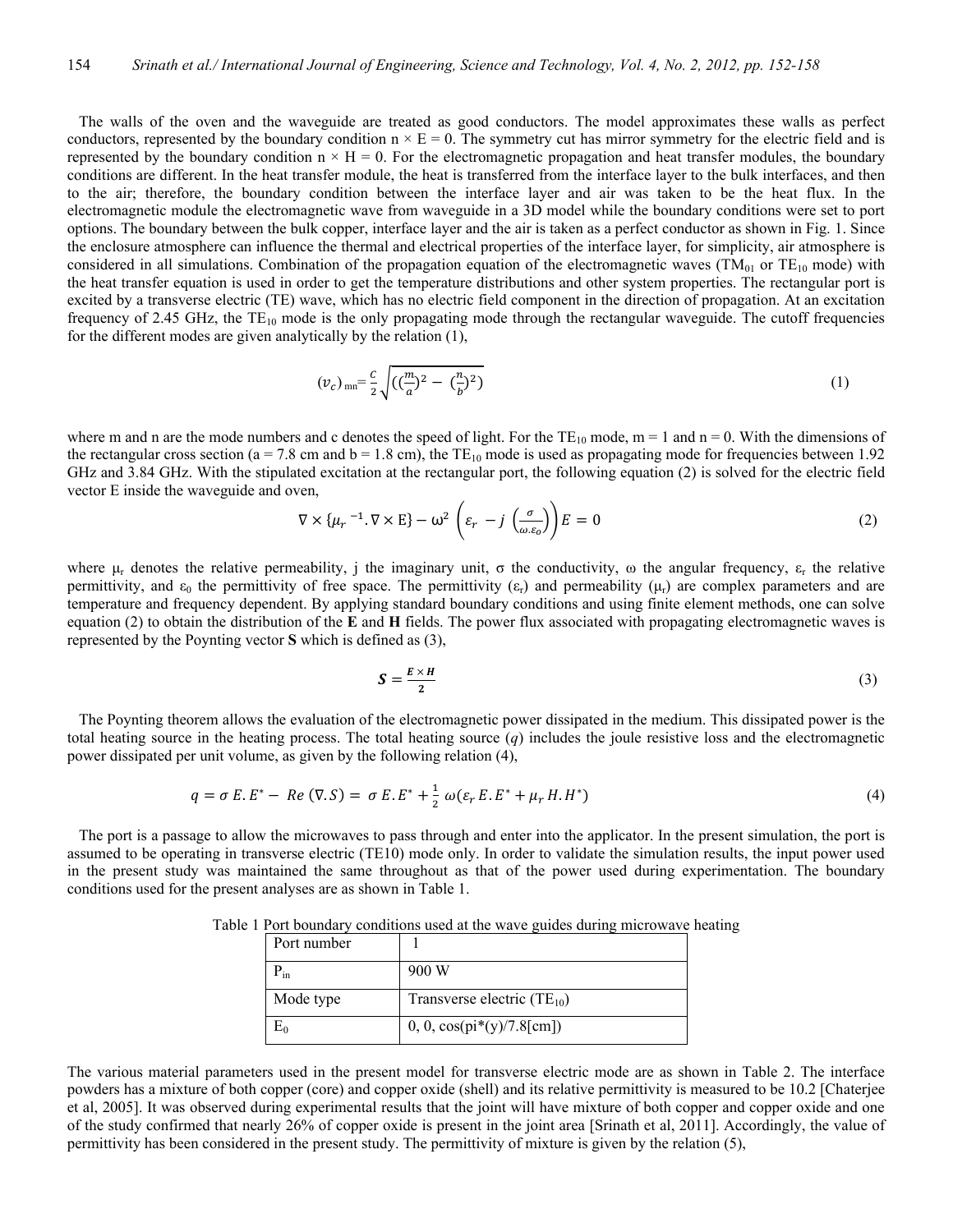| Properties                        | Air | Glass plate | Mixture of<br>copper and<br>copper oxide [10] | Bulk copper |
|-----------------------------------|-----|-------------|-----------------------------------------------|-------------|
| Conductivity( $\sigma$ )          |     | $1e-14$     | $1.5e-3$                                      | 5.99e7      |
| Permittivity( $\varepsilon_{r}$ ) |     | 4.2         | $3.392 - i*0.055$                             |             |
| Permeability( $\mu_r$ )           |     |             |                                               |             |

|  | Table 2 Parametric inputs for transverse electric mode |
|--|--------------------------------------------------------|
|--|--------------------------------------------------------|

$$
\varepsilon_{reffective} = 1 + \frac{(\varepsilon_r - 1)NA_s}{A} \tag{5}
$$

$$
\varepsilon_{\text{reffective}} = 3.392
$$

Where,  $(NA<sub>s</sub>/A)$  is percentage of CuO in the mixture

The heat transfer can be described by following equation (6):

$$
\sigma C_p \left(\frac{dT}{dt}\right) - \nabla \cdot k \nabla T = q \tag{6}
$$

where  $\rho$  is the density Cp is the heat capacity, k is the heat transfer coefficient, T is temperature and t is the time. By solving equation (6) with certain boundary conditions the heating temperature (T) distributions in the sample as function of the simulation time t can be obtained. The various properties of copper used in the present study are as shown in Table 3.

Table 3 Properties of copper for thermal analysis

| Conductivity | Heat capacity    | Density                    |
|--------------|------------------|----------------------------|
| (W/(m.k))    | $(c_p) J/(kg.k)$ | $(\rho)$ kg/m <sup>3</sup> |
| 400          | 385              | 8940                       |

# **3. Results and discussion**

 Figure 3 shows the distributed microwave power source as a slice plot through the center of the interface powder layer. It is observed from the figure that maximum power of  $6.069 \times 108$  W/m3 was attained at the center of the interface layer and average power will be around 3 x 108 W/m3. During experimentation, 900 W power microwaves has been used for bulk copper joining, it was reported that nearly 60-70% of the input power will be absorbed by the material. The simulated result on power distribution is in good agreement with experimental results [Srinath et al, 2011]. It is also observed that the maximum power will be distributed at the centre of the interface layer and it is a clear indication of volumetric heating during microwave processing. Selective heating has been observed at the sandwich layer. This selective heating can be attributed to - conductivity (σ), permittivity (ε) and permeability ( $\mu$ ) loss mechanisms of interface layer. The sandwich layer had developed a maximum loss of 6.069  $*$  10<sup>8</sup> W/m<sup>3</sup>. This power loss was coupled to heat transfer domain to obtain the temperature distribution. In order to find the imaginary part of permittivity of sandwich layer, an iterative process was followed. A microwave power of 900 W was used for bulk metal joining during the trials. It was reported that nearly 60-70% of the input power would be absorbed by the material [National Research Council, 1994]. The simulated result on power distribution at the concentrated area is a good example for the selective heating, which is one of the significance of microwave processing. The voltage reflection coefficient at the waveguide port, S11, was evaluated to be about −4.98778 dB, indicating that the interface layer absorbs microwave power and heats up to melting point. Due to the high thermal conductivity of the copper, the heat distribution is very fast and the temperature profile after 300 seconds has a strong peak in the center as shown in Fig.4. While heating the interface layer further, the temperature at the centre of the interface layer eventually reaches to its melting point and subsequently wetting of the bulk copper interfaces, thus joining will take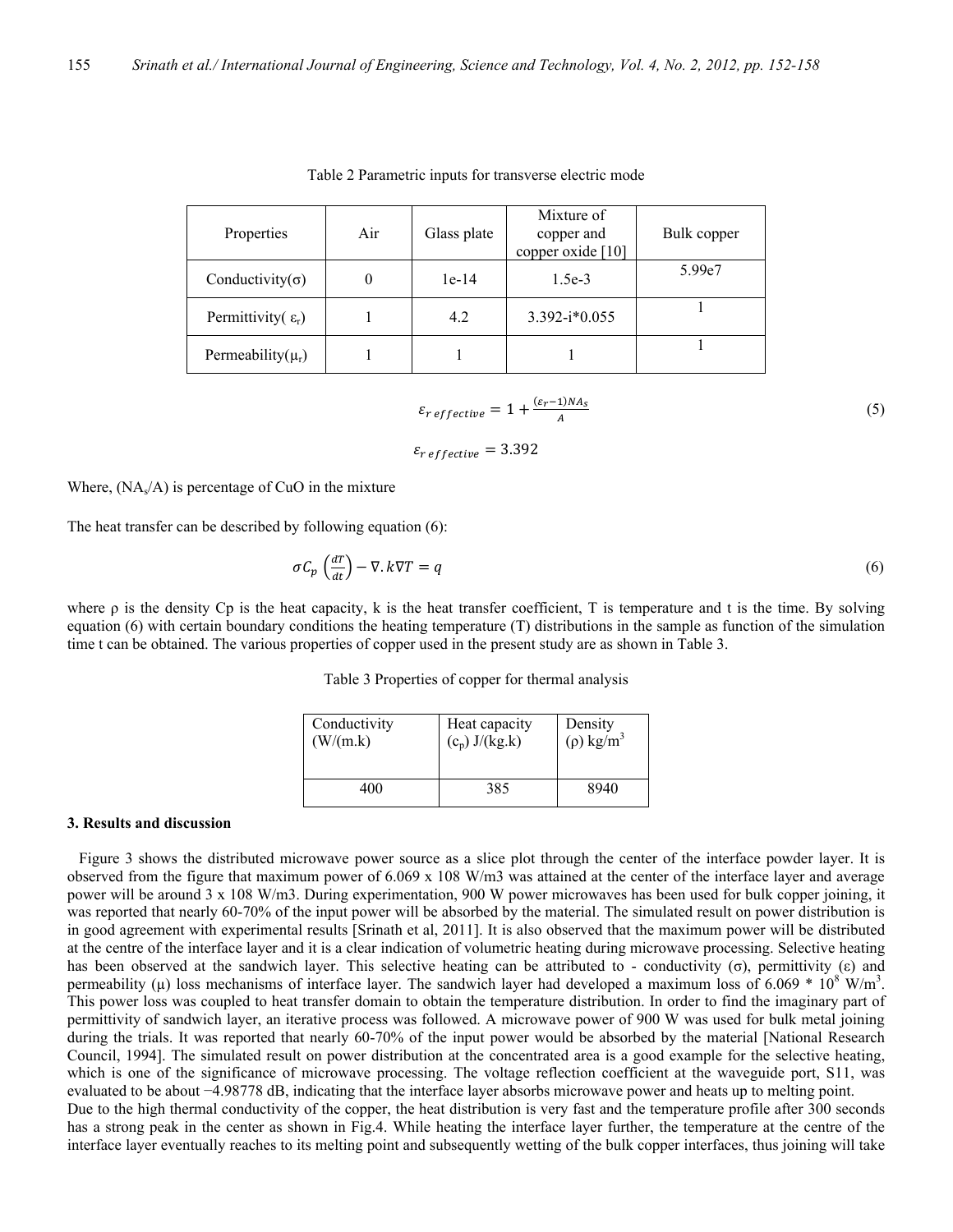place. The nonlinear effects of microwave absorption and heat conduction model during heating of the interface powder and bulk interfaces have been observed. The temperature profile in the Fig. 4 shows the maximum temperature is attained at the centre of the interface layer and bulk interface surfaces. Further, it is observed that maximum temperature of 1019˚C, which is a melting temperature of copper, has been attained after 300 s.



Fig. 3 Dissipated microwave power distribution; Inset: zoomed view of interface area

The maximum power observed at the joint interface is  $6.0618 \times 10^8$  W/m<sup>3</sup>, however, the temperature will be around 1144°C was attained in 300 s in copper joints. It is worth mentioning here that, during experimentation, the copper joints of similar configurations were obtained in 300 s. There is nearly 8% variation in simulated results with the experimental results in copper joints. This indicates that the simulation results are in good agreement with the experimental findings [Sharma et al, 2009; Srinath et al, 2011]. The time-temperature profiles show the characteristics of microwave heating. The effect of temperature during microwave heating of materials along the joint as well as across the joints was also studied.

Figure 5 illustrates time temperature curve during MW heating of copper joint. . It is observed from the Fig. 5 that, upto about 25 s, the increase in temperature is non-linear, indicating poor microwave interaction with metals in hybrid mode of heating. Once the metal reaches the observed critical temperature  $\sim 180^{\circ}$ C), the rise in temperature is almost linear as seen in Fig. 5. This indicates that at room temperature the interaction of microwaves with metallic materials is very poor. As the metallic material reaches an elevated temperature, microwaves start coupling with the metallic material which is clearly observed from the results presented in Fig. 5. For a loss factor of 0.055 of real permittivity 3.391, the preset value of temperature was obtained as  $1019 \degree C$ . Temperature distribution with respect to time during the exposure period was obtained. Temperature along the length and depth of the specimen indicated that the maximum temperature was concentrated at the core of the interface layer. Reversible temperature gradient, which is a characteristic feature of microwave heating, was observed owing to microwave heating. The electrical field distribution showed coupling is maximum at the interface layer. The simulated results showed that the estimated temperature is attained in 300s. Thus, it is possible to estimate microwave processing behavior of metallic materials.



Fig. 4 Temperature distribution at the interface layer in the bulk copper joint during microwave heating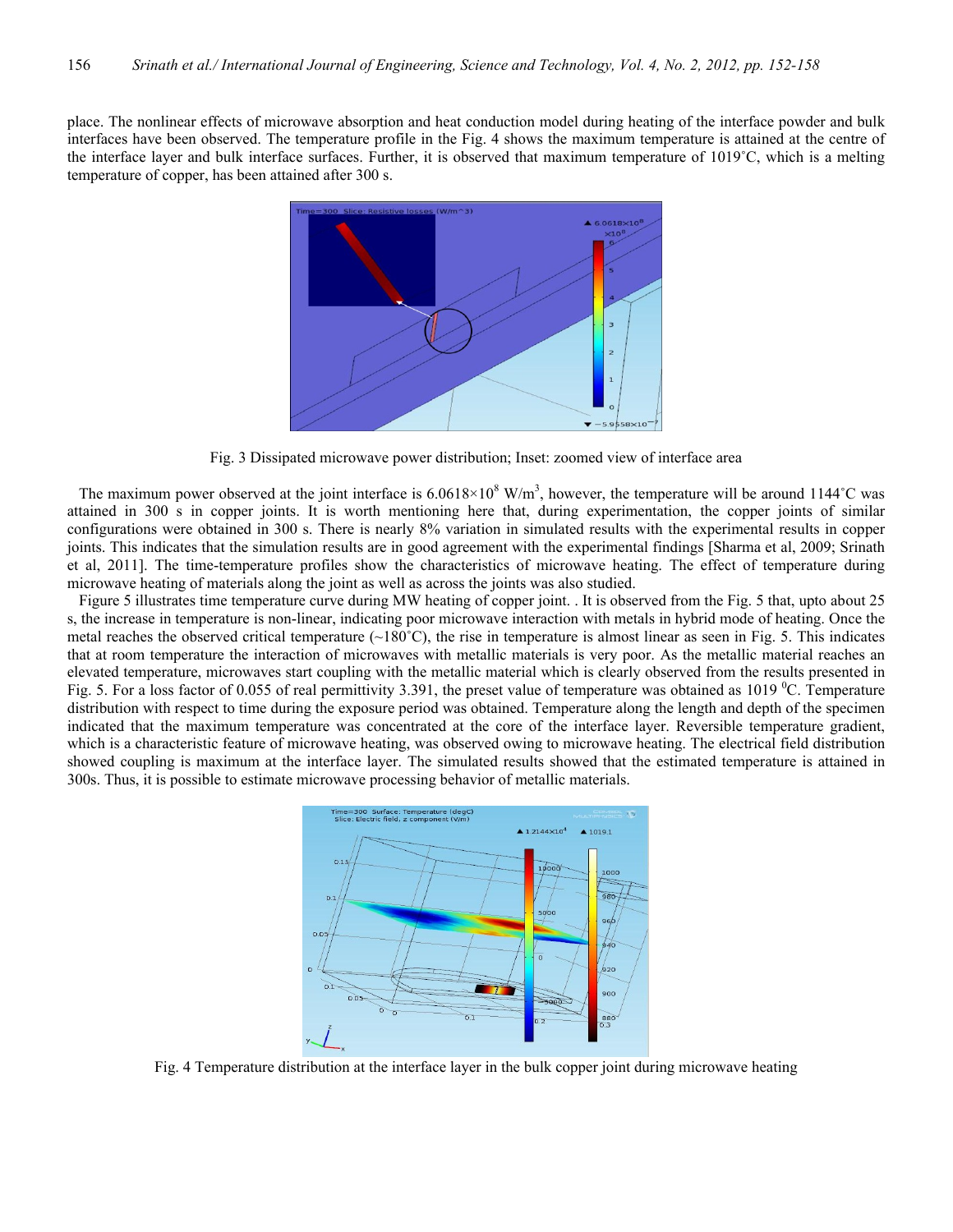

Fig. 5 Typical time temperature characteristics during MW heating of copper joint

## **4. Conclusions**

 It is clear from the above results that the E field is more important than the H field during microwave heating of metals. The simulation results are in good qualitative and quantitative agreement with the experimental findings. During microwave heating both E (TE<sub>10</sub>) and H (TM<sub>01</sub>) fields contribute to the heating; for different materials, however, there may be only one of them which dominate the heating process during microwave exposure. There is no control on selection of modes of microwaves in the software tool. One has to select either  $TE_{10}$  or  $TM_{01}$  mode only. Several attempts were made during simulation, however, the reported results obtained for TE<sub>10</sub> mode only. It should be pointed out that the microwave heating of materials is very sensitive to the values of permittivity ( $\epsilon$ *r*) and permeability ( $\mu$ *<sub>r</sub>*) parameters. Accordingly, the influence of these two parameters could also be clearly observed in the simulation results through the COMSOL tool. In the present study importance of E field and its significance effect has been studied for microwave interaction of copper material. Due to the unavailability of permeability values, only the effect of permittivity  $(\varepsilon_r)$  is taken in this model. In the heat transfer module only the effect of conduction is taken into account. For the future study, the other modes of heat transfer can be included. The work can be extended to different material configuration,

## **Nomenclature**

E-field: Electric field

- H-field: Magnetic field
- TE: Transverse Electric
- TM: Transverse Magnetic
- CuO: Copper oxide
- P<sub>in</sub>: Input Power

#### **References**

Agrawal D, Roy R, Cheng J, and Gedevanishvili S, 1999, Full sintering of powdered metal parts in microwaves, *Nature*, Vol. 399, pp. 668-670.

- Ayappa KG, Davis HT, Crapiste G, Davis EA, Gordon J, 1991, Microwave heating: an evaluation of power formulations, *Chemical Engineering Science*, Vol. 46, pp. 1005-1016,.
- Chaterjee K, Das D and Chakravorthy D, 2005, Optical absorption in composites containing copper core- copper-oxide shell nanostructure in a silica gel, *J.Phys: D Appl Phys,* Vol. 38, pp. 451-455,.

Chatterjee A, Basak T, Ayappa KG, 1998, Analysis of microwave sintering of ceramics, *AIChE Journal*, Vol. 44, pp. 2302-2311.

Clark DE, Sutton WH and Lewis D, 1996, Microwave processing of materials, *Annu Rev Mater Sci.*, Vol. 26, pp. 299-01.